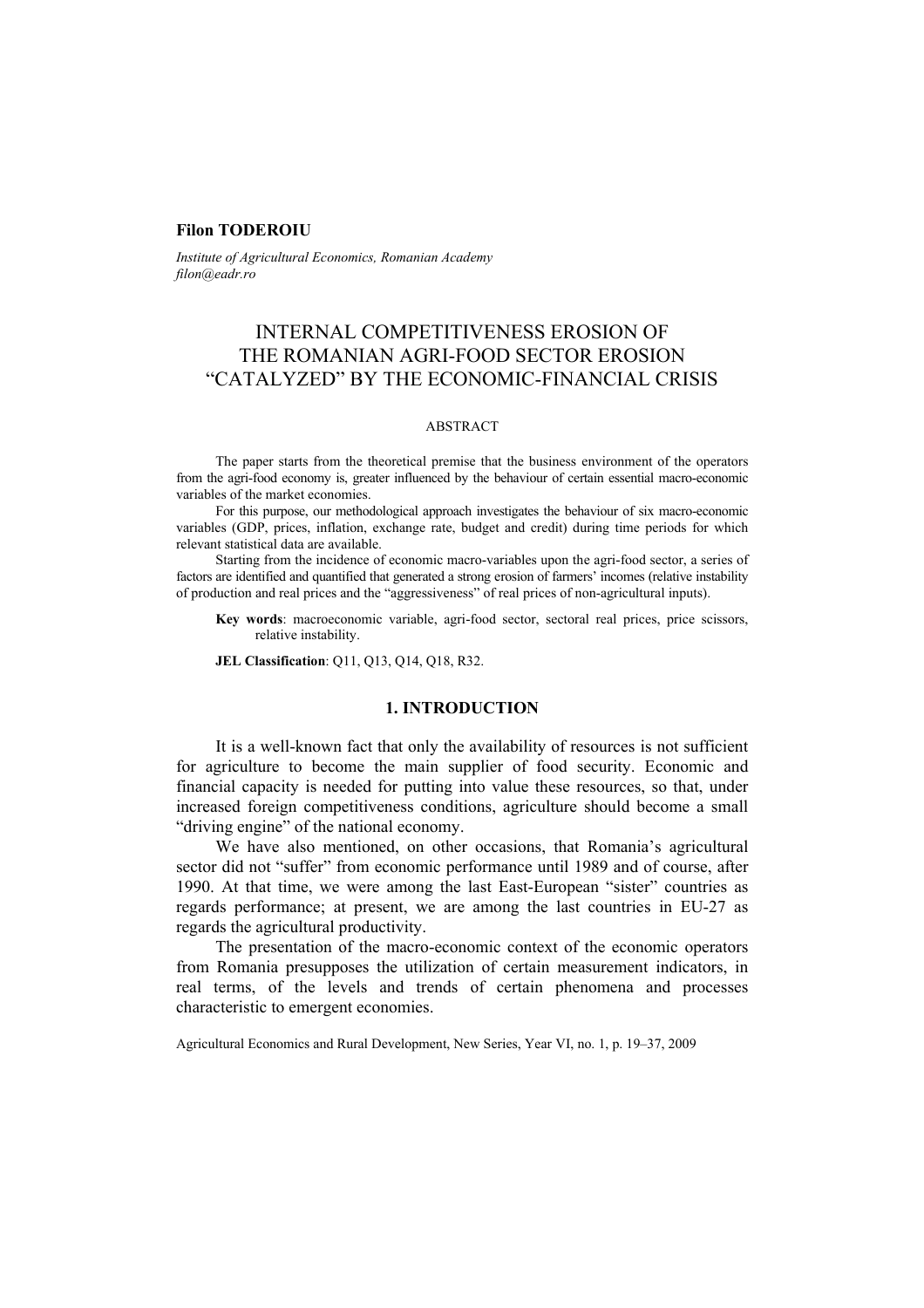#### **2. MATERIAL AND METHODS**

The support information material of the paper consists of updated relevant statistical data, partly forecast data, covering the period 1980-2007 – 2013, related to macroeconomic or sectoral indicators, expressed by volume indices or real value (deflated) indices.

The methodological tools used for the analysis of certain macroeconomic variables mainly consist of the following:

• Fixed-base volume indices (1989 = 1), for GDP and sectoral GVA, for the real exchange rate (1991 = 1), for the budgetary incomes and expenditures  $(1990 = 1)$  and the real domestic credit  $(1990 = 1)$ , determined with the general relation:

$$
Yq_f = \frac{Yq_i}{Yq_0}
$$
, where:

 $Yq_f$  = fixed-base volume indices;

 $Yq_i$  = volume indices referring to the reference period, in any fixed base;

 $Yq_0$  = volume index referring to the established fixed base (e.g. 1989).

• Annual chain-type indices, for the two main price deflators (GDP and CPI).

In order to investigate the incidence of certain sectoral factors that "catalyzed" the erosion of the real purchasing power of the agricultural incomes, a few methodological instruments were used, namely:

• The dynamics of the real sectoral price indices and of the relative price indices (using the GDP price deflator), as well as of the real prices of agricultural production  $(1989 = 1)$ , calculated on the basis of the relation:

$$
Yp_r = \frac{GYApn_i, AGOpn_i}{GDPp_i}
$$
, where:

 $Yp_r$  = real sectoral price indices, referring to the reference period (1989 = 1);

 $GVApn<sub>i</sub>$  = Gross Value Added nominal price indices (1989 = 1);

 $AGOpn_i$  = Agricultural Gross Output nominal price indices (1989 = 1);

 $GDPp_i$  = Gross Domestic Product price indices (deflators), (1989 = 1).

• The variation coefficients of the anual volume indices of the agricultural and food production, as well as of the gross value added and of real sectoral prices (agriculture, industry and total economy), quantified according to the statistical-mathematical relation:

$$
CV(Yq, p)\% = \frac{stdev(Yq, p)}{average(Yq, p)} * 100
$$
, where:  

$$
CV(Yq, p)\% = \text{variation coefficient of the variable};
$$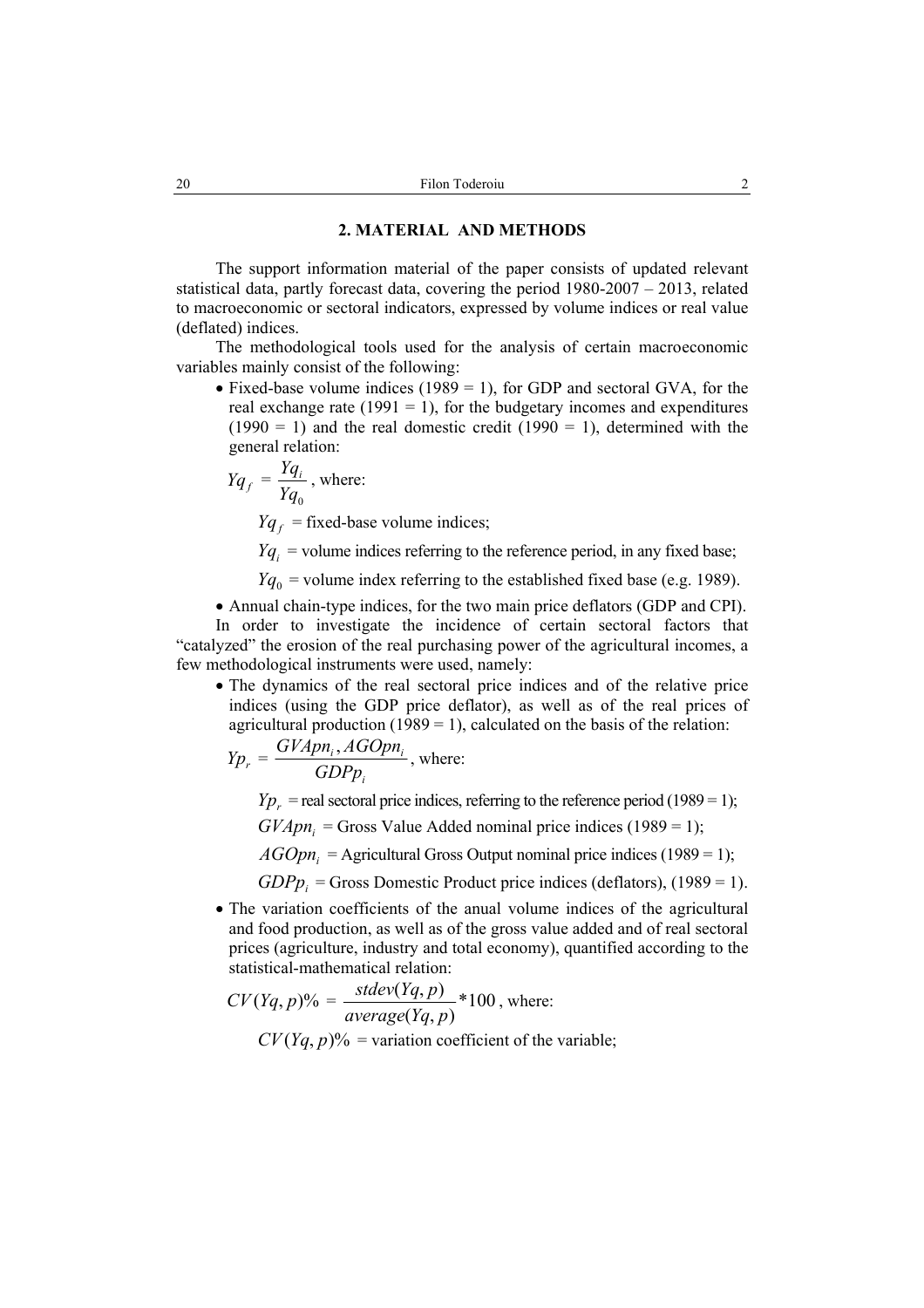$stdev(Yq, p)$  = standard deviation of the variable;  $average(Yq, p) = mean of the variable;$ 

• The dynamics of the real prices of the synthetic sectoral indicators (final output, intermediary consumptions and gross value added, from the national accounts) and the real price "scissors" in agriculture (1989 =1), measured by the relation:

$$
PSrp = \frac{AGOrp, GVArp}{ICP}
$$
, where:  
 
$$
PSrp = \text{real price scissors};
$$
  
 
$$
ICrp = \text{real price indices of the intermediary inputs}.
$$

## **3. RESULTS AND DISSCUSIONS**

## **3.1. Economic growth – fragmentary and asymmetrical**

The domestic gross product dynamics ( $PIBT = total GDP$ ) and the gross value added dynamics (VABT = total GVA), in overall economy and by main activities (according to CAEN classification), in the period  $1980 - 2007$  (1989 = 1), feature a series of characteristics, specific to Romania, which can be also found in the former communist countries (Figure 1).



**Source: own calculations, on the base of Romanian Statistical Yearbook 1995, 2000 - 2007;**

Figure 1. GVA in national economy (volume indices),  $1980-2007$  ( $1989 = 1$ ).

• Compared to the year 1989 (as reference year "in decline" compared to the historical "peak year" 1987), the general economic growth (total GDP and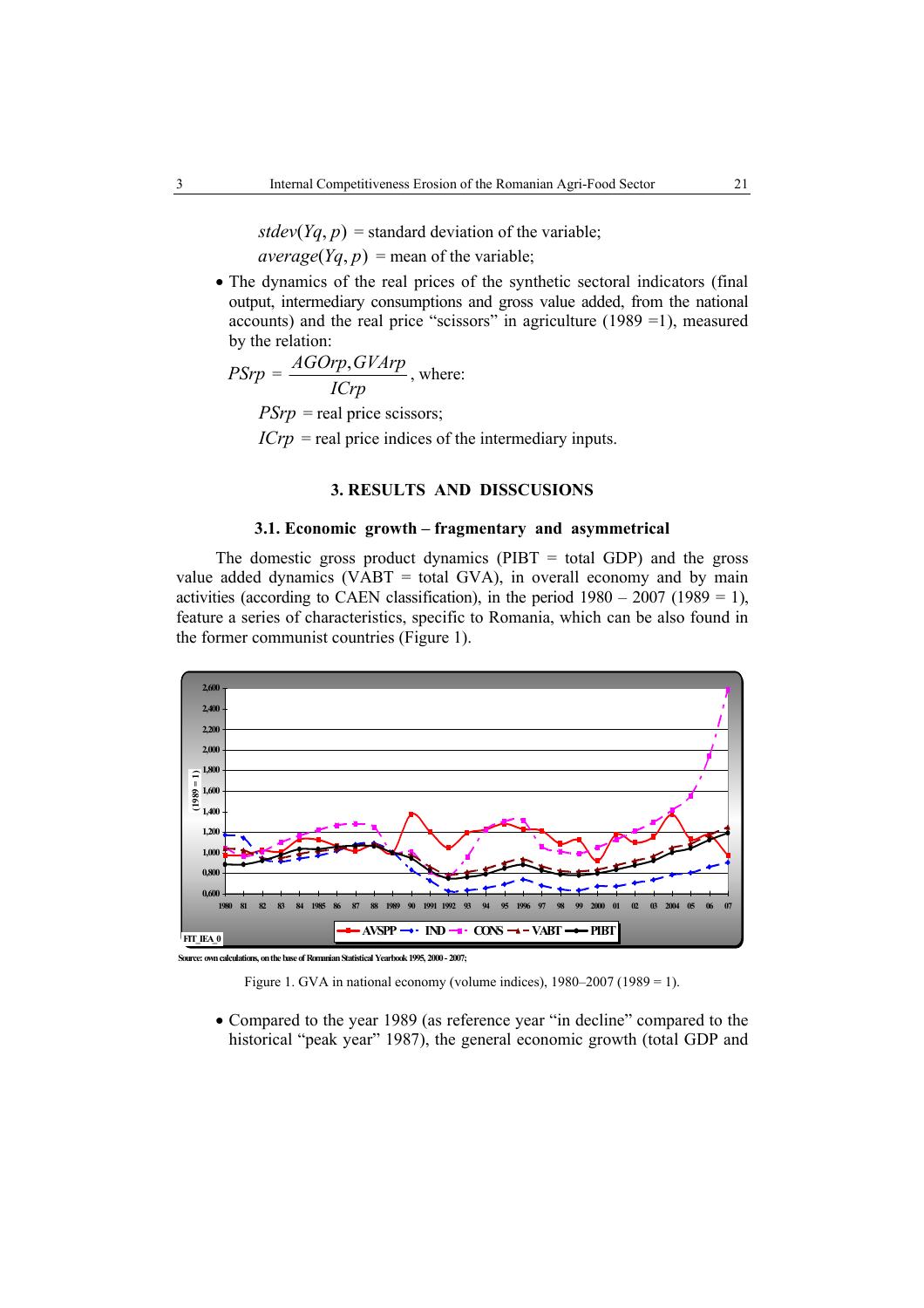total GVA) and the sectoral growth (IND and CONS) experienced significant fragmentation (decline in the periods 1990–1992, 1997–1999, and increase in the periods 1993–1996 and 2000–2007);

• The only sector where the transition began by economic growth was agriculture (AVSPP), yet its low yearly dynamics featured strong oscillations;

Since 2000, one of the economic growth "engines" was the constructions sector (CONS), this sector dynamics being much ahead the overall economy aggregate (in the year 2007, the index was about 2.6 times higher compared to 1989, while PIBT index only about 1.2 times).

A practical modality to reflect the macro-economic framework where agriculture evolved, as main activity of national economy, is given by the dynamic "behaviour" of the gross value added – as condensed expression of the remuneration of production factors – in this branch (AVSPP), compared to industry (IND), constructions (CONS), overall economy (total GVA and total GDP).

Compared to the reference year 1989, the dynamics of the five mentioned variables experience quite contradictory "behaviours", conferring genuine, "original" characteristics to the "Romanian transition pattern":

- After a very sharp increase (up by 37.3 % in the year 1990), the gross value added in agriculture (AVSPP) was larger than one until 1999, great yearly oscillations following, to become by almost 3% lower compared to its 1989 level by the year 2007;
- The gross value added in industry (IND) had quite an opposite evolution, which throughout the transition period (1990–2007) was under its 1989 level, with two considerable "declines" (by 37.4 % in the year 1992 and by 36.6 % in the year 1999), to recover at only 90.4% by the year 2007;
- The inertia of the early decline of the gross value added in constructions (CONS) was a little lower (by  $23.1 \%$  in 1992 and by about  $1 \%$  in 1999); the sector experienced a boom starting with the year 2000; following this trend, in the year 2007, the gross value added in this sector was by about 2.62 higher compared to that in the year 1999; it has to be mentioned here that the "backbone" of the boom experienced by the sector was not the "productive-infrastructural" component in its general sense, but rather the "real estate" component;
- The internal trade had only one "moment" of maximum decline (by 35.1 % in the year 1994), and its subsequent evolution partially contributed to the economy "overheating", as the gross value added index of this sector was 2.47 times higher in 2007 compared to that in 1994.
- As expressions of the national "production" aggregate, the gross value added of all branches (total GVA) and the gross domestic product (total GDP) experienced lower decline compared to industry; minimum level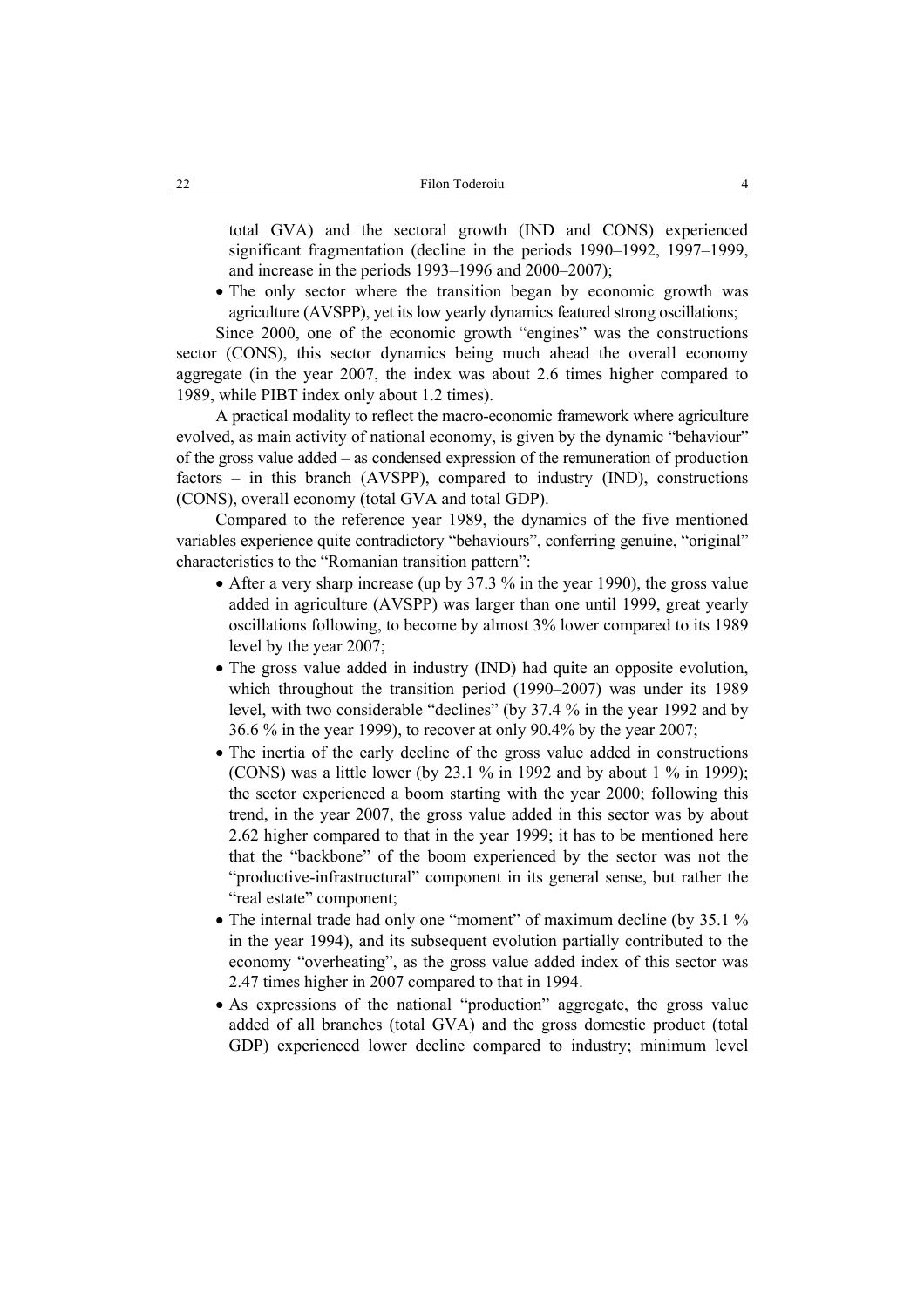pairs were noticed in 1992 (78.3 % and 75.0 %) and in 1999 respectively (81.7 % and 77.9 %); after this, both synthetic indicators had a continuous progression trend, to be 1.53 times higher in 2007 compared to 1999;

Hence, the general regressive trend of the gross value added in agriculture (AVSPP), compared to other branches and the national economy aggregate, can be considered as a first support – phenomenon of the economic power erosion of the Romanian agriculture and farmers in the transition period.

As a matter of fact, in the last 18 years, the real contribution of the Romanian agriculture was rather of social nature, i.e., by the private land ownership reconstitution and constitution in agriculture, a large number of people could ensure a great part of their food from their own production, being careless about or indifferent to the agri-food market signals from the urban area.

It is here that the true side of the problem appears. From the perspective of modern, competitive economy, performant agriculture is able to obtain enough agricultural production so as to cover the domestic and foreign aggregate demand with a decreased labour force. This means that agriculture contributes, by increased productivity, to the real economy relaunching.

When the command economy began to dismantle in agriculture, this sector had a significant share in some of the main synthetic indicators of national economy: 27.5% in the active employed population, 10.9% in the productive fixed capital stock, 16.8% in investments, 54.8% in the private consumption expenses of the population, and finally, 15.2% in the gross value added.

After 18 years of transition to market economy, from the official statistics we can find out that increased shares are present in three of the five mentioned indicators (employed population, consumption expenses and gross value added), while the shares decreased in two indicators (investments and fixed capital stock).

The diminution of the share of this branch in two of the resources by which the productive force of agricultural labour could be increased (fixed assets and investments), together with the increased share in labour, represents the clearest expression of capital substitution by labour, and not inversely, as it would be normal, and as things happen, in fact, in almost all the countries with performant economy and agriculture.

The decline of the relative importance of agri-food economy, in general, and of agriculture, in particular, in the fixed capital stock and net investments, was due, on one hand, to the "eruption" of a destructive attitude with regard to almost everything "reminding" of socialism, through the former agricultural cooperatives: stables, agricultural buildings, land reclamation systems, sheds and storage rooms, etc. This attitude was also found in the case of fruit and vine plantations, livestock herds, breeding animals etc.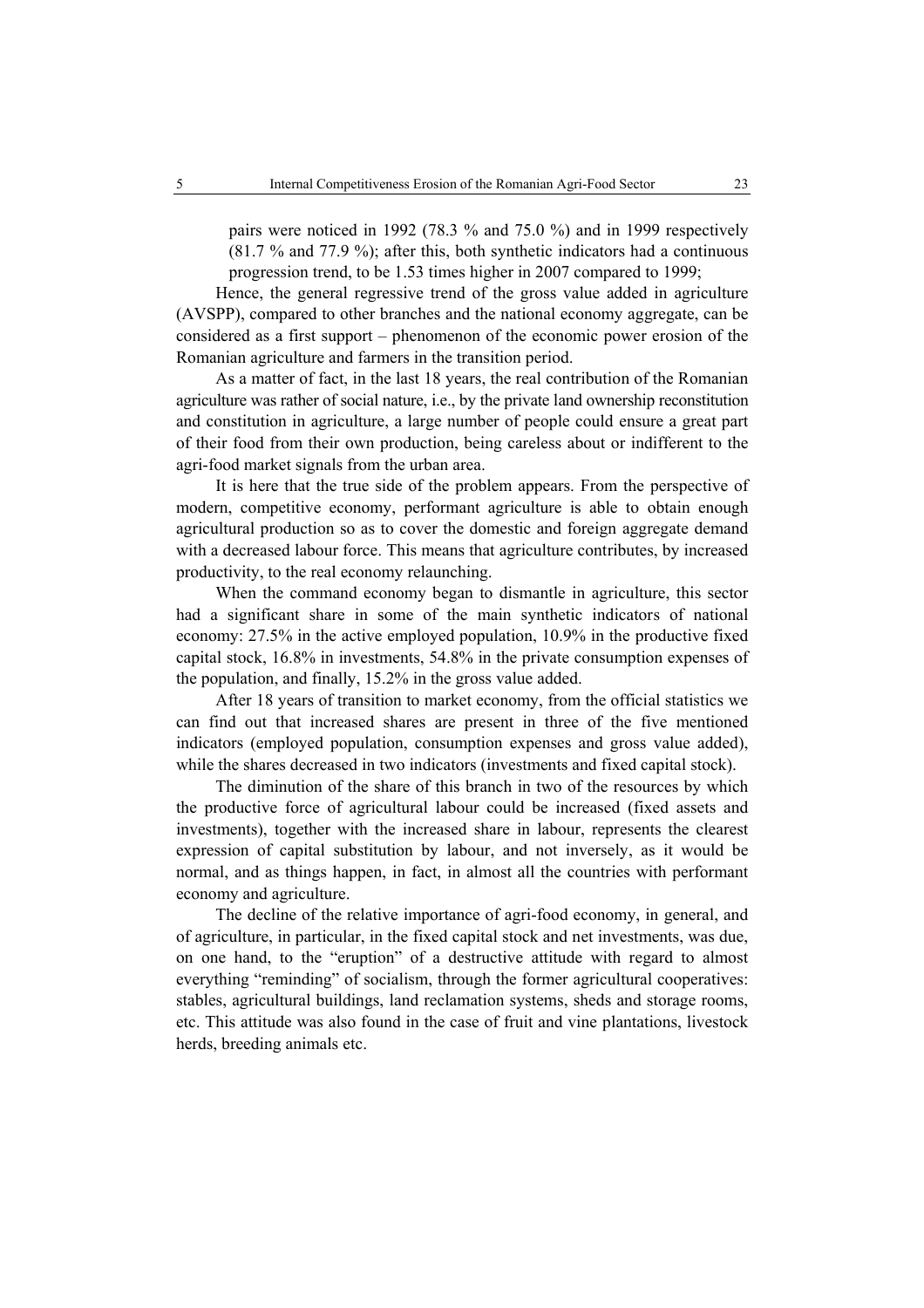#### **3.2. Inflationary "shocks" – more and more temperate**

The net difference between the command economy and the competitional economy, with regard to prices, consists of the following aspects (Figure 2):

- In the period 1981–1989, the oscillation of the yearly indices of the two general price deflators ranged from 0.991 to 1.121 (with the GDP deflator - YpTa) and from 1.009 to 1.176 (with the consumer price deflator – CPIa);
- In the 19 years of the transition period (1990–2008), the variability margin of the two deflator indices considerably grew, from 1.102 (2008) to 3.274 (1993), with the implicit GDP prices, and from 1.048 (2007) to 3.561 (1993), with the consumer prices of the population;



**Source: own calculations, on the base of Romanian Statistical Yearbook 1995, 2000 - 2007;**

Figure 2. Annual GDP and CPI price deflators, 1980–2013.

- The larger amplitude of the increase in consumer prices could be also explained, partially, of course, by the psychological component of the producers' and consumers' behaviour;
- The presence, in the command economy period, of a single inflationary "shock" (named price "settlement" at that period), unlike the period of transformations, when two great inflationary "shocks" were produced (1991–1994 and 1997);
- The expected gradual diminution trend of the amplitude of price increase in the economy as well as of the consumer prices, up to the 2013 horizon, comes to facilitate the business plans predictability of economic operators, with favourable consequences upon the improvement of their competitiveness on the domestic and world markets.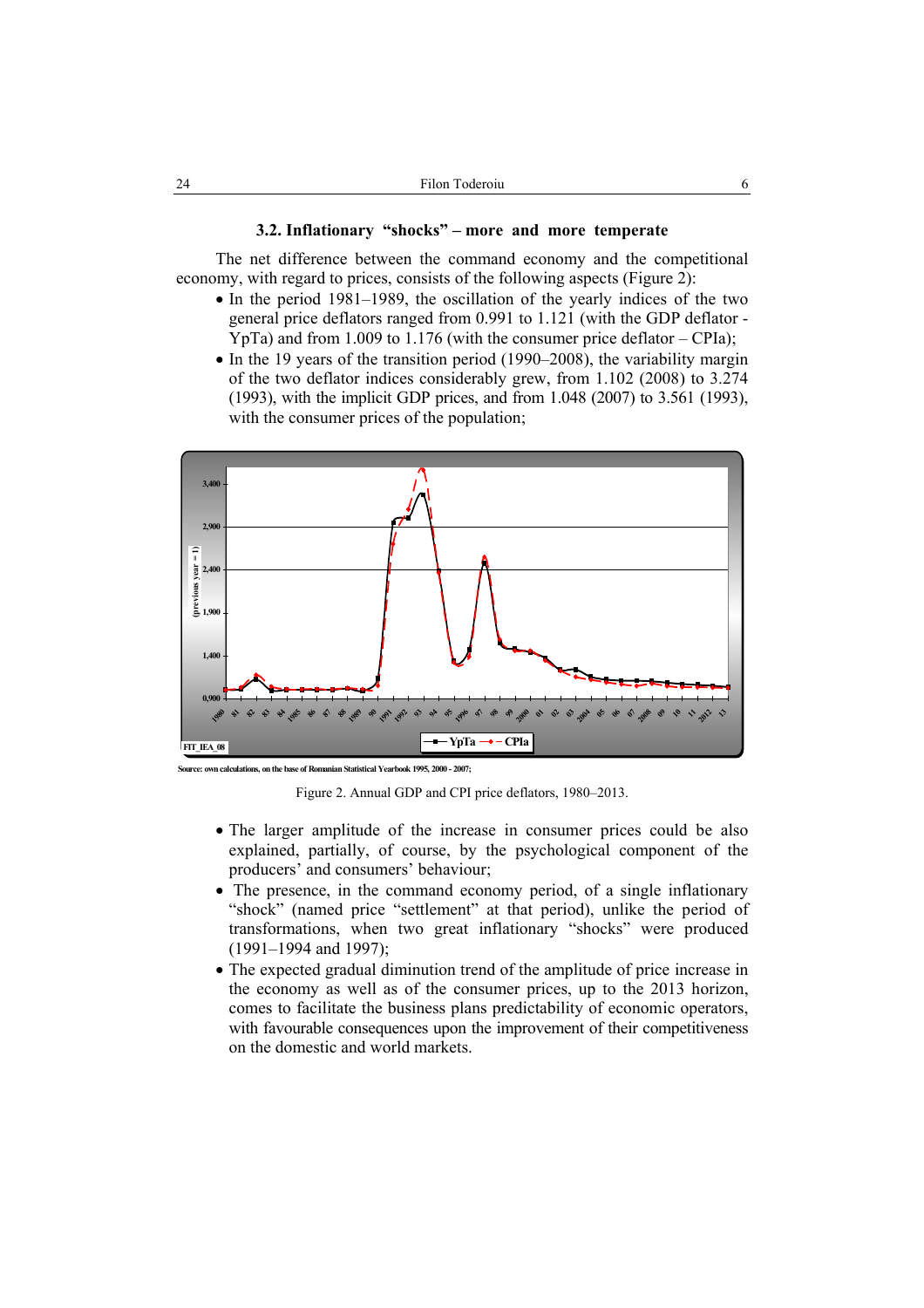#### **3.3. The exchange rate – mainly unfavourable**

As one of the main prices in the economy (national currency price), the real exchange rate largely experienced a depreciation phenomenon in the reference period (1985–2007) (Figure 3).



**Source: own calculations, on the base of Romanian Statistical Yearbook 1995, 2000 - 2007;**

Figure 3. Real exchange rate of national currency, 1985–2013.

The quasi-general decline of the national currency purchasing power compared to the main reference currencies (USD and EURO) adversely impacted the capacity of the Romanian economic entities to get connected, under competitiveness conditions, to the European and international commercial flows.

Several aspects are worth mentioning referring to the evolution of the real exchange rate in the period 1991–2007:

- Increasingly strong depreciation trend of the real exchange rate of our national currency compared to the US dollar, versus the exchange rate compared to the European single currency (euro). Thus, through both usual price deflators (GDP and CPI), the real RON/USD exchange rate represented, in the year 2007, only 25.4 % and 29.8 % respectively of the 1991 level;
- In relation to the European single currency (euro), the real exchange rate experienced, under the general depreciation trend in the period 1991 – 2007, several recovery "moments" (1991, 1995, 1999, using the GDP deflator and 1991, 1995, 1996, 2003, respectively, using the CPI deflator), the indices reaching 30.2% and 35.5% respectively in the year 2007 compared to 1991;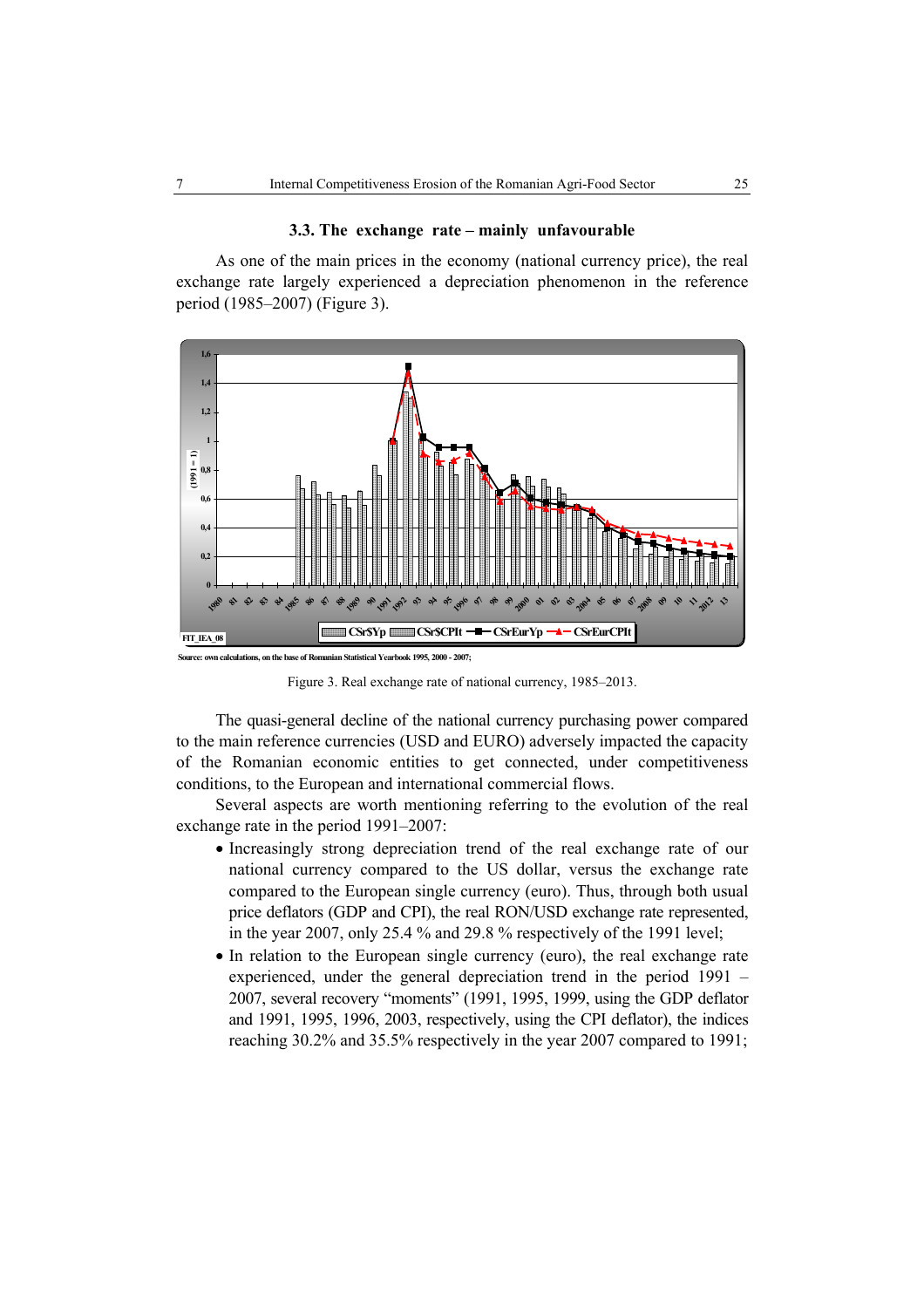- The prospective evaluations of the real exchange rate until 2013 are not optimistic at all, as the national currency depreciation trend will systematically continue to reach indices ranging from 14.9 % to 27.3 %;
- For the economic entities, the direct consequence of the national currency depreciation consists of cheaper exports and more expensive imports, corrosive phenomena of the financial equilibrium at micro- and macro-economic level.

## **3.4. The real budgetary deficit – quite unstable and unpredictable**

In the period  $1992 - 2006$  (1991 = 1), the regressive dynamics of the real incomes to the public budget outstripped the dynamics of real expenditures (**Figure 4**), the yearly oscillations of the two indices being very sensitive, generating a very unstable and unpredictable behaviour of the real budgetary deficit (the indices ranged from 0.501, in the year 2004, to 2.830, in 1996).



**Source: own calculations, on the base of Romanian Statistical Yearbook 1995, 2000 - 2007;**

Figure 4. Budgetary incomes, expenditures and deficit, 1992–2006 (1991 = 1).

The correlation analysis of the dynamics of the two "balance pans" of the public budget (incomes and expenditures) in relation to the total GDP dynamics can reveal a relative degradation of the economic activity driving effect of this macro-variable.

This statement can be supported by two indicators measuring the GDP budgetary intensity:

• By the ratio of real budgetary incomes index to GDP index, which in the year 2006 (compared to 1991=1) was 0.528 (minimum level), with a variation range up to 1.004 (1992);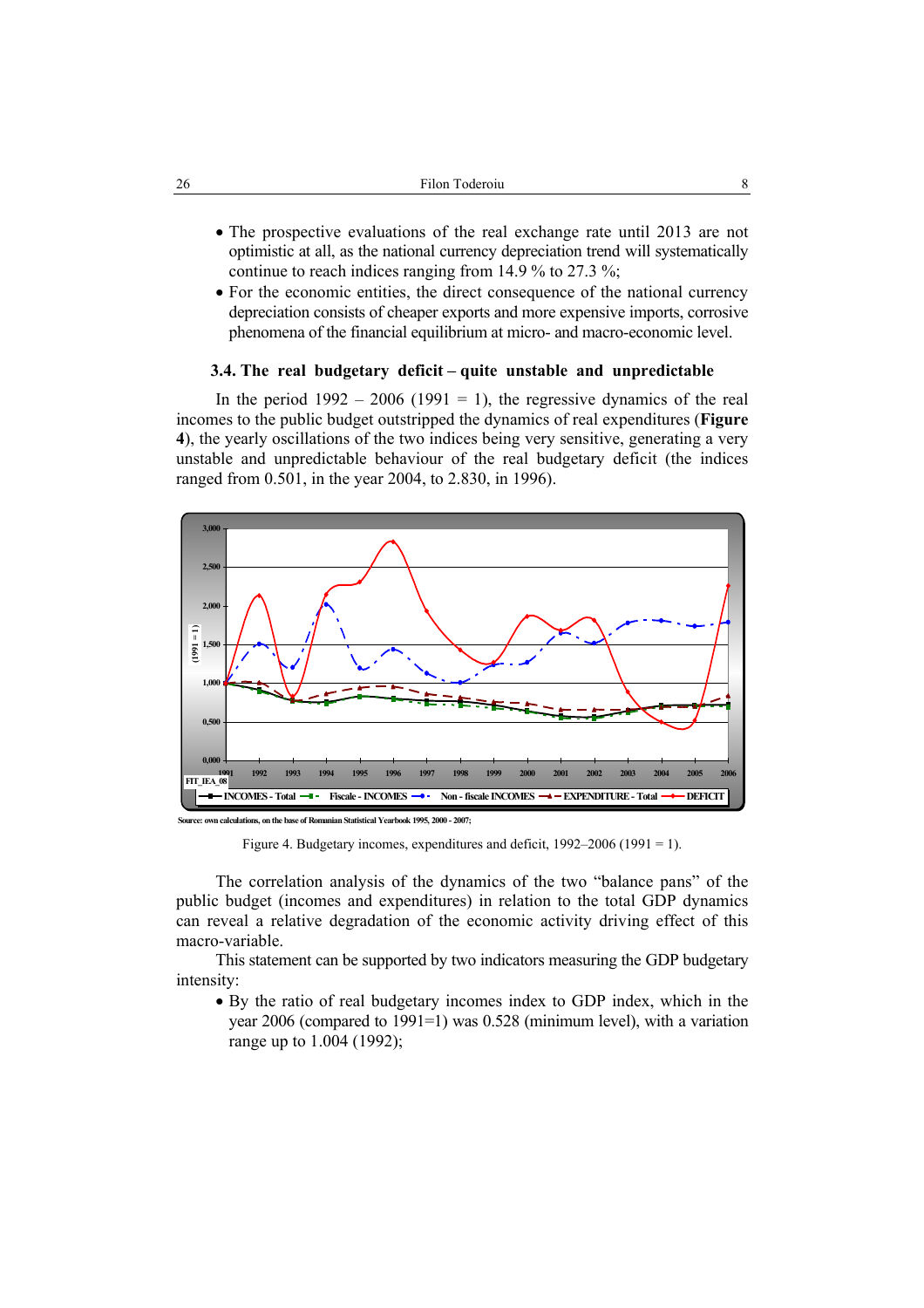- By the ratio of the real budgetary expenditures index to the GDP index, which in the year 2006 (compared to  $1991 = 1$ ) reached 0.614, with a variation range from 0.555 (2005) to 1.106 (1992);
- The regressive trend of the real budgetary incomes was mainly determined by the fiscal incomes, and within these, by the indirect taxation (VAT, excise taxes, customs duties etc.) and less by the non-fiscal incomes;
- The slower regression trend of the real budgetary expenditures was mainly determined by two great budgetary chapters (i.e., social-cultural and financing the economic actions);
- The gap between the dynamics of the real budgetary incomes and expenditures, in real terms (using the GDP price deflator), may suggest either a certain weakness in the administrative capacity collecting the incomes, or a relative dilettantism in the substantiation of budgetary priorities.

## **3.5. Domestic credit – a relative "jammed engine" of the economy**

In a fully functional market economy, the credit represents an essential macro-economic variable for financing the economic units.

In real terms, the total domestic and non-governmental credit trends (Figure 5) experienced, in the period  $1991-2006$  ( $1990 = 1$ ), inflexion points, in the years 2000–2001, when a slight revigoration began, after the systematic decline of the period 1991–2000.



**Source: own calculations, on the base of Romanian Statistical Yearbook 1995, 2000 - 2007;**

Figure 5. Real domestic credit – total and non-governmental, 1990–2006.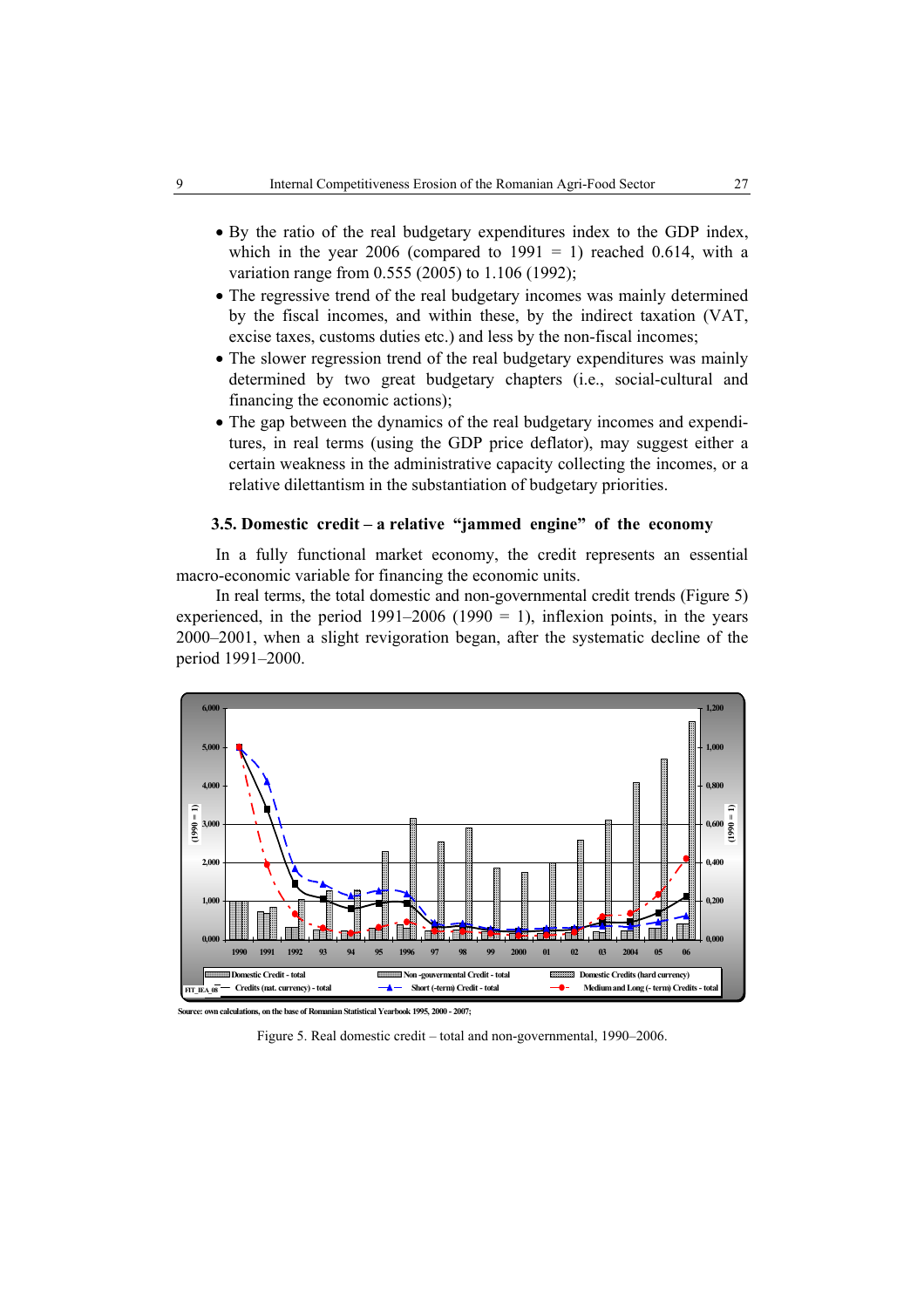Related to the GDP dynamics, the dynamics of the real domestic and nongovernmental credit features inflexion points at about the same "moments" (1999 and 2000), which coincide, in fact, with the years from which the general economic growth was resumed, after the two periods of severe contraction of the Romanian economy (1990–1992 and 1997–1999).

The almost unusual dynamics of the credit in foreign currency is quite surprising, which, in real terms, was over 5.6 times higher in the year 2006 compared to 1990, while the domestic credit in RON was about 5 times lower.

At the same time, a stronger revigoration of the medium and long-term credit can be noticed, compared to the short-time credit.

#### **3.6. Severe decline of real sectoral prices**

Compared to the relative rigidity of prices in the command economy period (1980–1989), in the transition period, the quasi-general decreasing trend of the real prices of the economic activities generating agricultural, industrial, construction, etc. goods was accompanied by a quasi-continuous increase of real prices for services (RRAM) (Figure 6).



**Sursa:calculatii proprii, pe baza datelor din AS-RO 1995, 2000 - 2007;**

Figure 6. Real GVA price indices in national economy, 1980–2007 (1989 = 1).

Several aspects are worth mentioning, among which the following:

• in the main sectors producing goods taken into consideration (agriculture, industry, constructions), the real specific prices were not stimulating enough so as to ensure the internal and external sectoral competitiveness; in the year 2007, their real price indices ranged from 0.564 (agriculture) to 0.764 (constructions), compared to the 1989 level;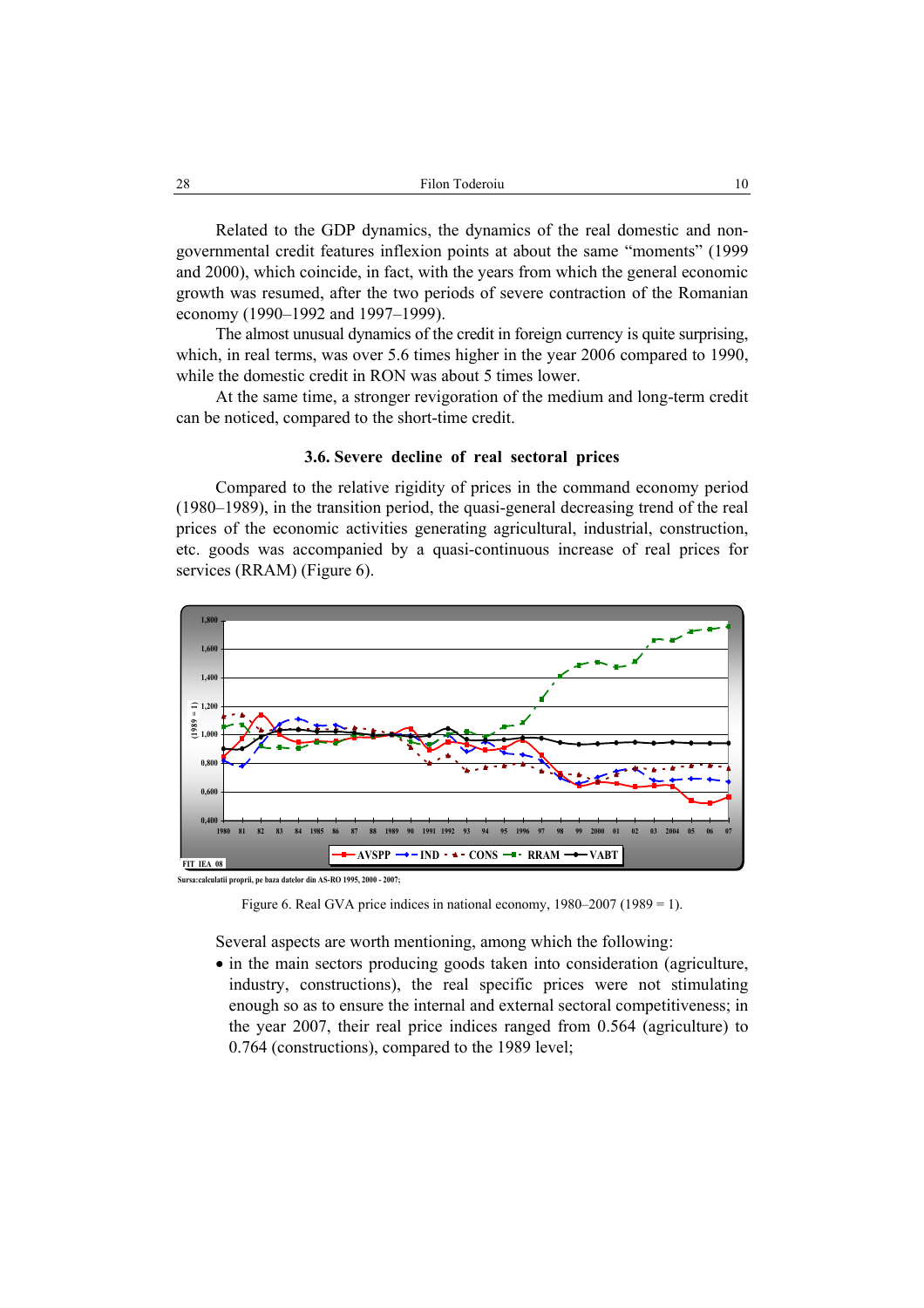• the real prices of domestic trade (COM) and of services (RRAM) are much above those in 1989, being the main contributors to inflation "feeding".

In relation to the "historical inflexion" year 1989, the real prices of agricultural products (which are sometimes named, a little forced, of course "farm gate prices"), have three perceptible "stages" (Figure 7):

- a relative ceiling, in the period 1990 (beginning of transitional "defreezing") – 1996, when the governmental administration intervened on the agricultural market through the direct or indirect producer or consumer price support; in this period, the general level of real agricultural prices ranged from 1.253 (1992) to 1.144 (1994);
- a considerable decline of Romanian farmers' real prices, in the period 1997– 1999, when the so-called public power "intervention through non-intervention" in the "moderation" of market disequilibria generated a decline in the real prices of agricultural products by 45.3 % compared to 1996; practically a bizarre situation was reached, i.e., each ton of additional agricultural production became a damage multiplier for farmers;
- a regressive trend, less accentuated, of real prices after the year 2001, which culminated with the lowest level in the last 18 years (58.5 % compared to 1989, in the year 2006);
- a certain "practice" of stronger stimulation of crop production (which can be explained, up to a certain level, by the presence of certain products socalled "sensitive" or "strategic" – wheat, maize, sunflower, soy bean) to the detriment of livestock products, which would "feed" the fracture produced between crop production and livestock production.



**Source: own calculations, on the base of Romanian Statistical Yearbook 1995, 2000 - 2007;**

Figure 7. Real price indices of the agricultural gross output in Romania,  $1980-2007 (89 = 1)$ .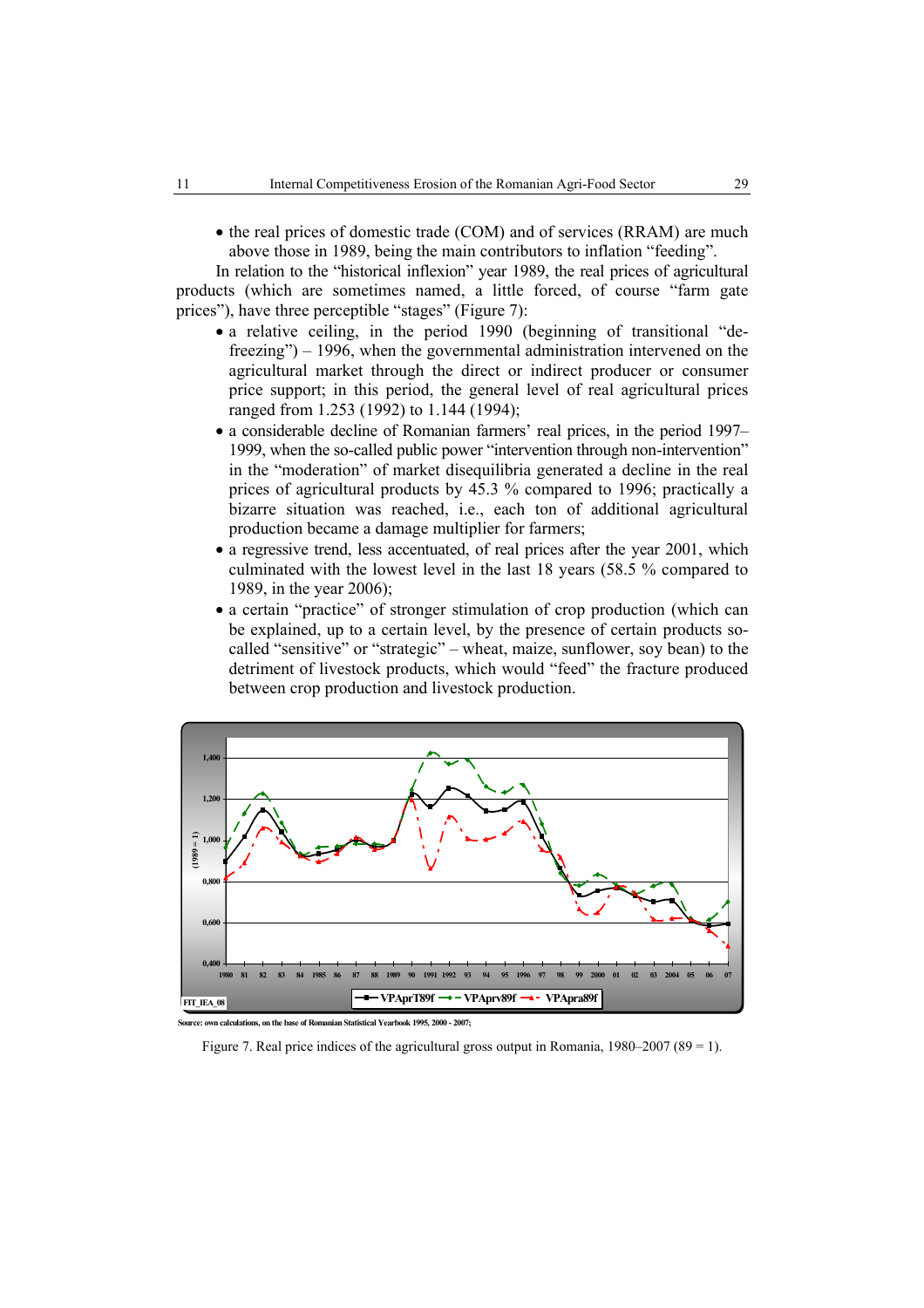Yet, as in the case of other sequences, the transition in prices was characte $rized<sup>1</sup>$  by sectoral asymmetry in relation to other branches of the economy as well.

The dynamics of real prices (using the implicit GDP price deflator) in Romania's economy, in the period  $1980-2007$  (1989 = 1) reveals several tendencies and characteristics:

- in the whole period taken into consideration, only in three years (1982, 1983 and 1990) the real GVA price indices in agriculture were larger than one (that is agriculture operated with more remunerating prices), their variability ranging from maximum 1.137 (1982) to minimum 0.521 (2006);
- it can be thus concluded that in the command economy period, in two of nine years, the real prices were stimulating for agriculture, while in the remaining seven years agriculture experienced additional taxation through real prices; in the transition period, only in one year from the 18 years, i.e., 1990, the farmers "received" real prices, in the remaining 17 years the purchasing power of real agricultural prices (essential factor, together with production, in income generation in agriculture) was significantly eroded, up to the level at which, in the year 2006, from each RON of GVA, through the general inflation in the economy and through the non-agricultural intermediary inputs, the agricultural income was "eroded" by 47.9 % (compared to 1989);
- in the other branches of national economy, the GVA real price indices also experienced regressive trends, yet not of the same size as in agriculture; we have in view here industry (IND), where the maximum "erosion" level reached 33.9 % (1999), the constructions (CONS), with a maximum decline of real prices by 32.6 % (2000) and the remaining branches (RRAM), services included, which cumulated the real price "erosions" coming from the commodities generating activities (the real price increase was 75.8 % in 2007, compared to 1989).

The inferiority position of agriculture, from the perspective of real sectoral prices purchasing power, compared to other branches of national economy, can be revealed by the so-called "inter-sectoral price ratios" (*internal terms of trade*), by which the real price gaps can be measured between agriculture and industry (AVSPP / IND), constructions (AVSPP / CONS), internal trade (AVSPP / CONM), remaining branches (AVSPP / RRAM) and total economy (AVSPP / VABT) (Figure 8).

 $\frac{1}{1}$ <sup>1</sup> The analytical approach to price "de-freezing" may feature a few premises: "ignorant **linearity"** – many times promoted on purpose – of considering the agricultural prices as 'fixed' in the command economy period (in reality, in the period 1980–1991, there were four agricultural price 'thresholds' – 1981, 1982, 1984, 1990 – at that time defined as price 'settlements'); asymmetric **'administration'** of prices in agriculture, in quite a large transition period, which was characterized by control in the case of agricultural outputs and liberalization in the case of agricultural inputs, on one hand, or by inconsistent and relatively discriminating subsidies, on the other hand; almost equally linear "**worshipping**" of agricultural price liberalization after 1996; resources "**allocation criterion**" function played by prices in a normal, consolidated market economy.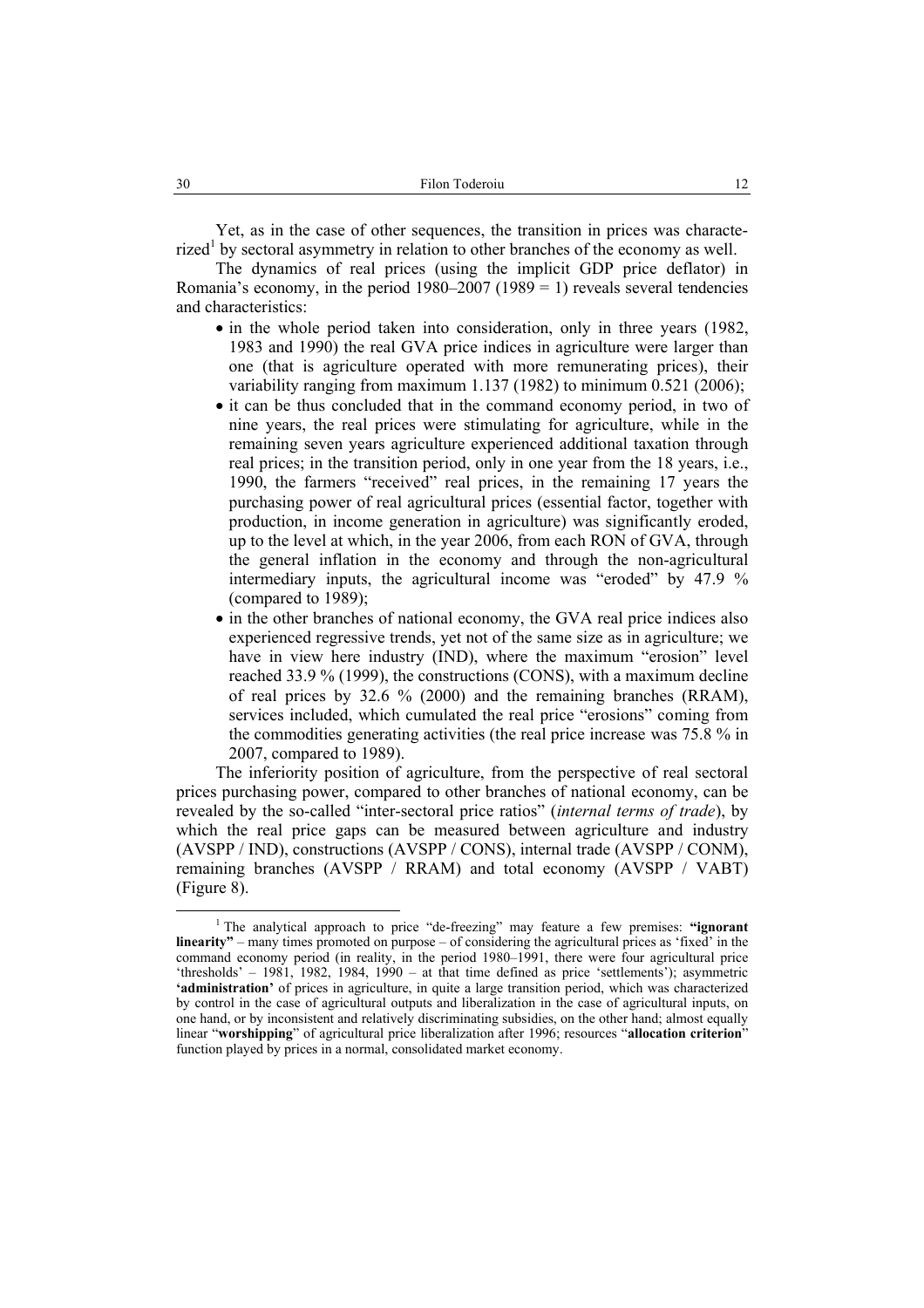

Figure 8. Intersectoral real price ratios in Romania's economy, 1980–2007 (89 = 1).

As there is an obvious asymmetry between the configurations of intersectoral real price "fascicles" until 1989 and those after 1989, it can be easily deduced that the farmers were not much "gratulated" with at least decent prices, if not remunerating prices.

## **3.7. Strong instability of production and real prices**

The purchasing power of farmers' real incomes is deteriorated not only by the size of agricultural output and related real prices, but also by the relative stability of agri-food production. In this respect, a modality to measure the relative instability is given by the variation coefficients (Figure 9).

The increase of the relative instability of agri-food production is quite significant in the period 1981–2007, with differentiated levels in the two periods (1981–1989 and 1990–2007):

- out of the eight extreme (minimum or maximum) levels of the 108 yearly indices of agri-food output volume modification (agricultural production – total, crop production, animal production and food production), for the period 1981–2007, only one annual index reached a maximum level in the command economy period, i.e. livestock production (1.062 in the year 1984), the remaining seven extreme levels being found in the transition period 1990–2007;
- the agri-food output instability ranged from a minimum level of 16.8 % in livestock production to a maximum level of 60.0 % in crop production; the total agricultural output and food output aggregates ranged from 39.4 % to 50.7 % respectively;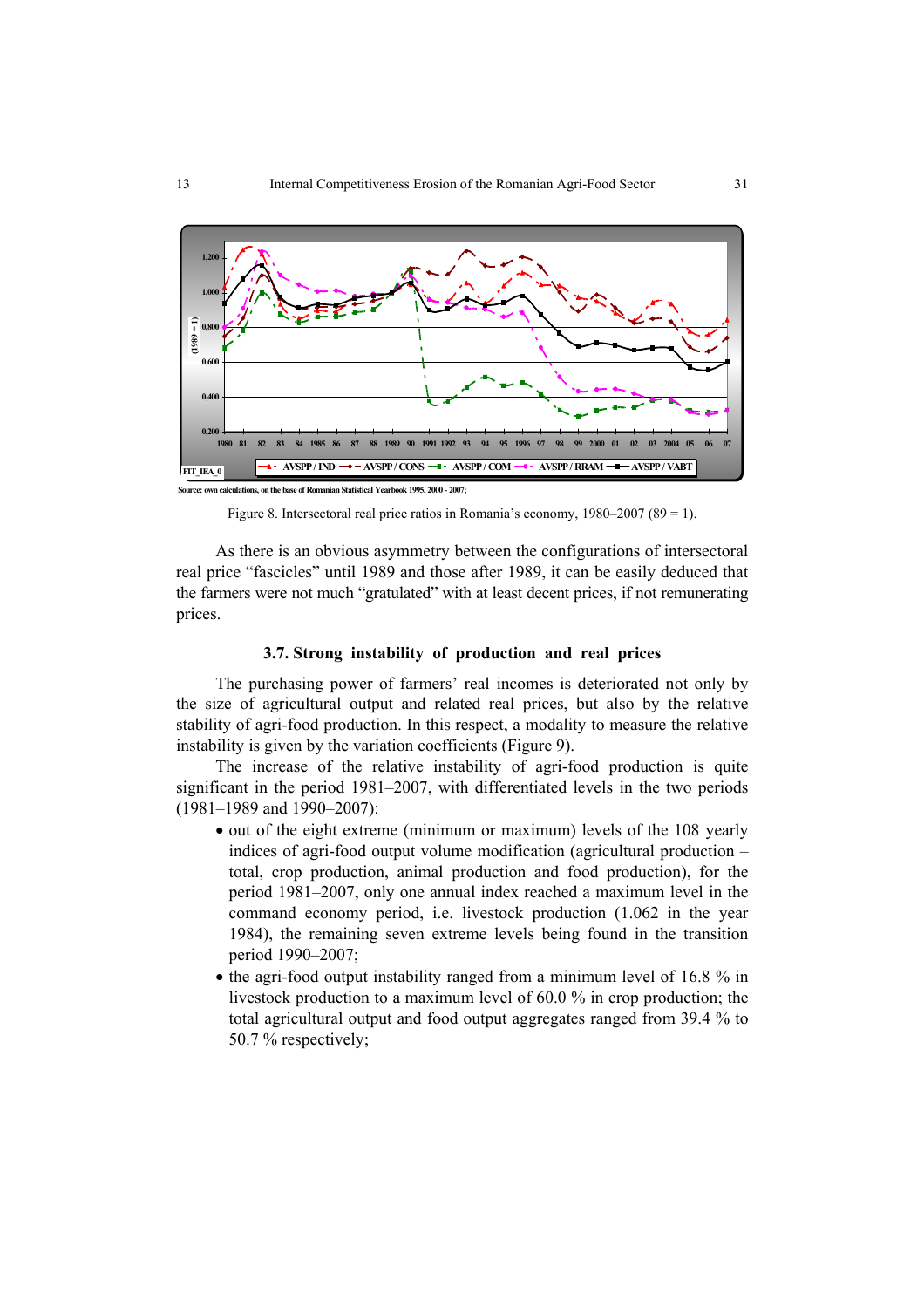- in the three decades taken into consideration, the relative instability intensity (measured by the variation coefficient) ranged from 4.65 % (in livestock production) to 13.94 % (crop production); the relative instability of food production is quite surprising (10.75 %), higher than that of total agricultural output  $(9.31 \%)$ ;
- the relative instability along the whole investigated period was decisively influenced by its intensity in the transition period, when the margin of variation coefficients ranged from 4.86 % (livestock production) to 16.00 % (crop production); similarly, food production features a much larger instability  $(13.30\%)$  than the total agricultural output  $(10.69\%)$ ;
- it is thus proved, by both analysis procedures (range of annual indices and variation coefficient), that for farmers, the transition period featured great agri-food production instability, which, together with the erosion of real agricultural prices, consistently contributed to jeopardizing the purchasing power of agricultural incomes.

The relative instability of production and real prices is significantly greater in agriculture (Figure 10), compared to industry and overall national economy.

It is worth mentioning that the relative instability of the volume indices of GVA in agriculture is more than 2.6 times higher in the transition period than in the command economy period. The explanation may partially come from the very high yearly production variability that has been already mentioned above.



Figure 9. Relative instability of agri-food production in Romania, 1980–2007.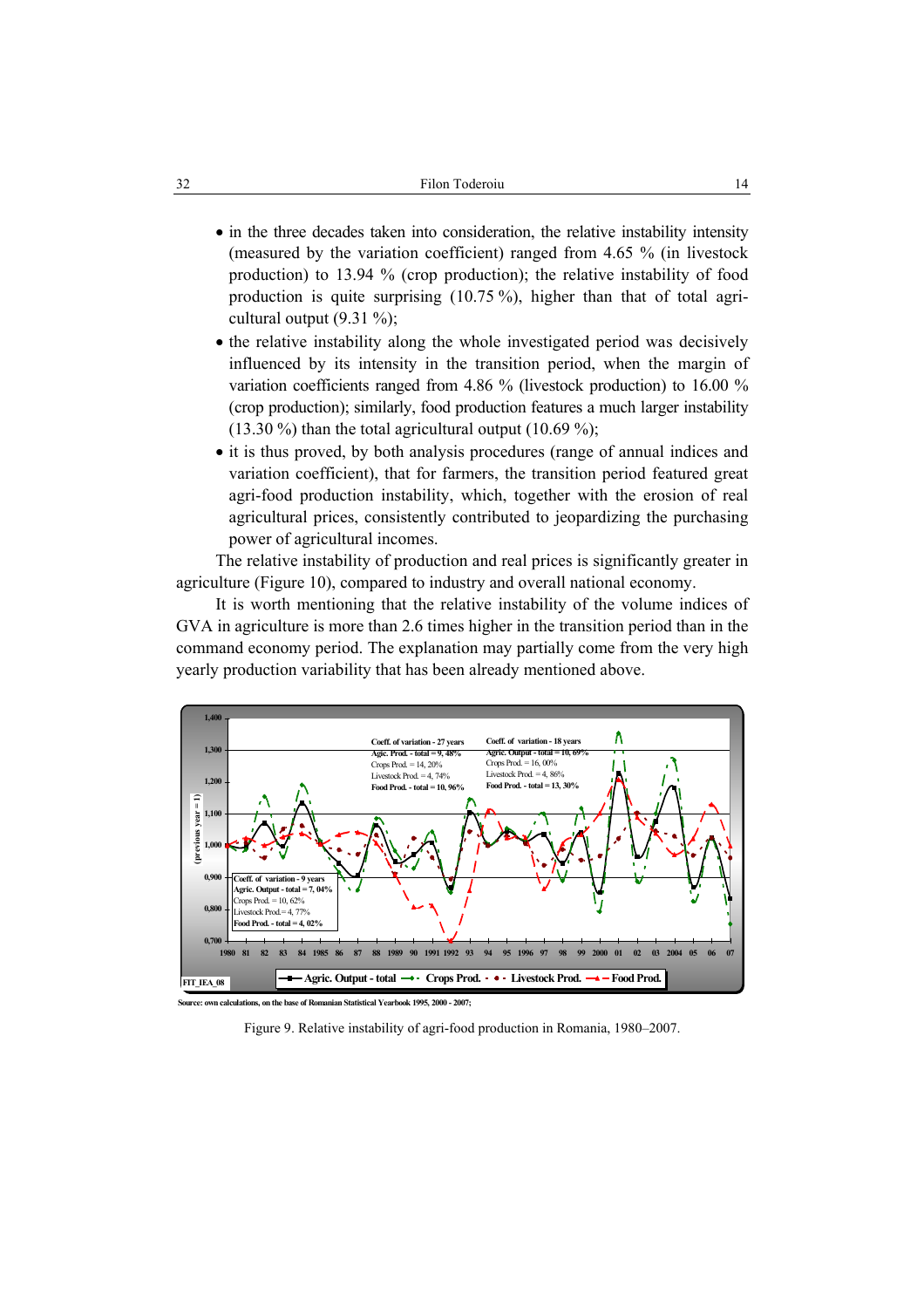

**Source: own calculations, on the base of Romanian Statistical Yearbook 1995, 2000 - 2007;**



While in agriculture, the GVA variation coefficients have two digits in the transition period (15.5 %), in industry (Figure 11) and in overall national economy (Figure 12), the average variation of the pair of the two indicators is only 7.6% in industry and 5.5% per total economy throughout the whole statistical period for which information exists.



Figure 11. Relative instability of GVA (Yiqa) and of its real prices (Yipra) in industry, 1980–2007.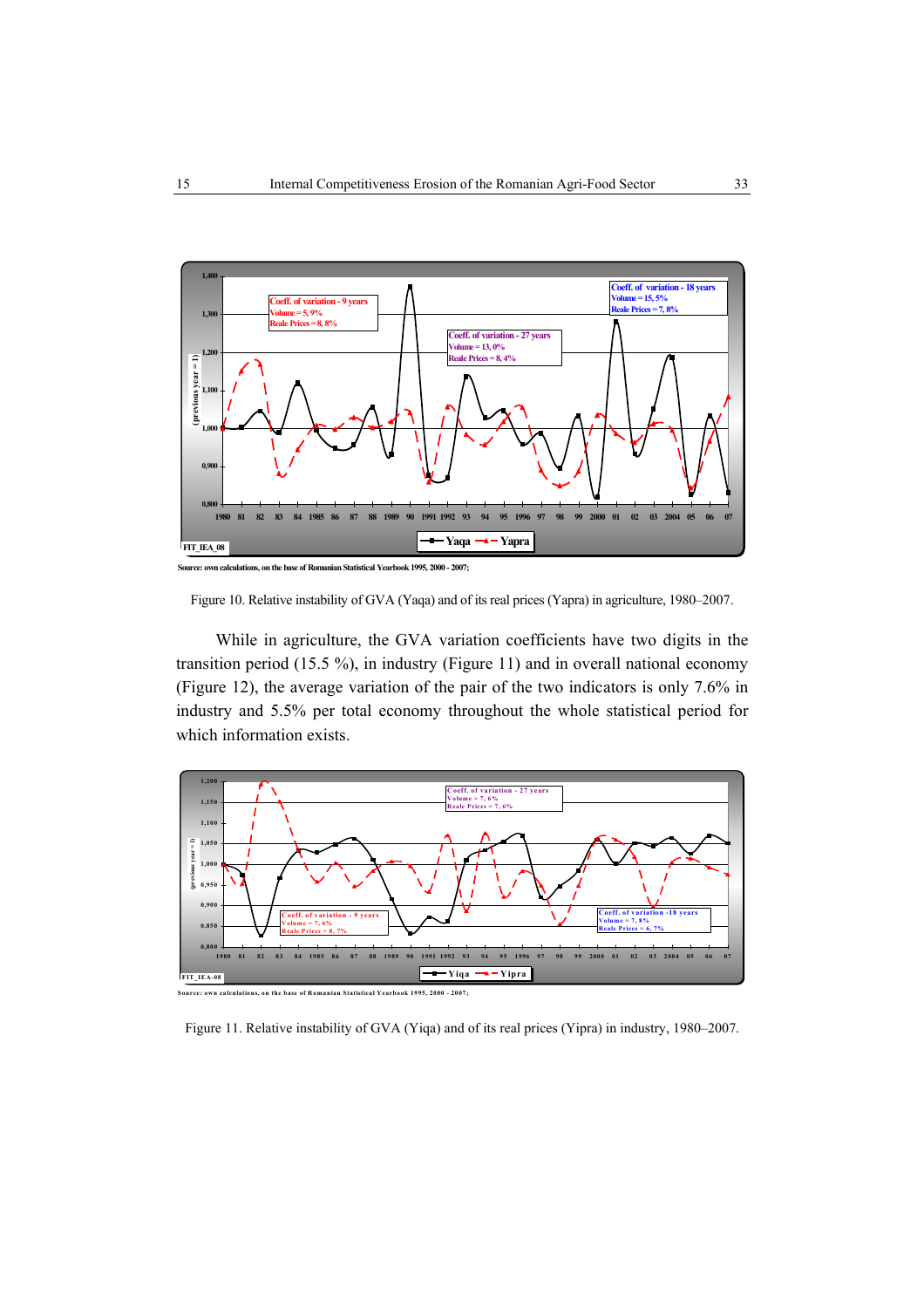

**Source: own calculations, on the base of Romanian Statistical Yearbook 1995, 2000 - 2007;**

#### **3.8. Real price scissors – still unfavourable for farmers**

In reality, after 18 years of economic changes, the real agricultural prices represented about 65% of those from 1989 (year that did not stand out with remunerating agricultural prices).

Starting from the hypothesis that, in essence, the gross value added (at market prices) represents the gross remuneration of the primary agricultural production factors (land, labour and capital) and that, on the basis of the axiom of the so-called "circularity" theory (the sum of flows getting into a system is equal to the sum of flows that get out of the system), the circuit of the economic-financial flows of the bipolar agricultural sector (crop production and livestock production) represents an aggregate of intra-sectoral interactions of production and inter-sectoral flows with other segments of the economy.

Deciphering these income generating flows and measuring their capital formation potential imply the most accurate individualization of the sectors "supplying" capital transfers, as well as of the sectors "receiving" capital flows.

It is considered that, even in the countries with developed market economy and agriculture, agriculture is confronted with unfavourable internal terms of trade, resulting from the low remuneration of the "labour" factor in the sector, industrial protection, relatively inelastic demand of agri-food products, and above all, by the low rate of return on investments made in the agricultural production; the consequence is that, in the "agriculture – non-agricultural sectors" ratios, the latter impose so-called "supra prices" on agriculture.

In terms of national accounts in agriculture, the intensity and asymmetry of the real prices dynamics of final agricultural output (PFprf) and of related intermediary consumptions (CIprf) largely contributed as catalysts to the erosion of internal competitiveness of agriculture (Figure 13).

Figure 12. Relative instability of GVA (Ytqa) and of its real prices (Ytpra) in economy, 1980–2007.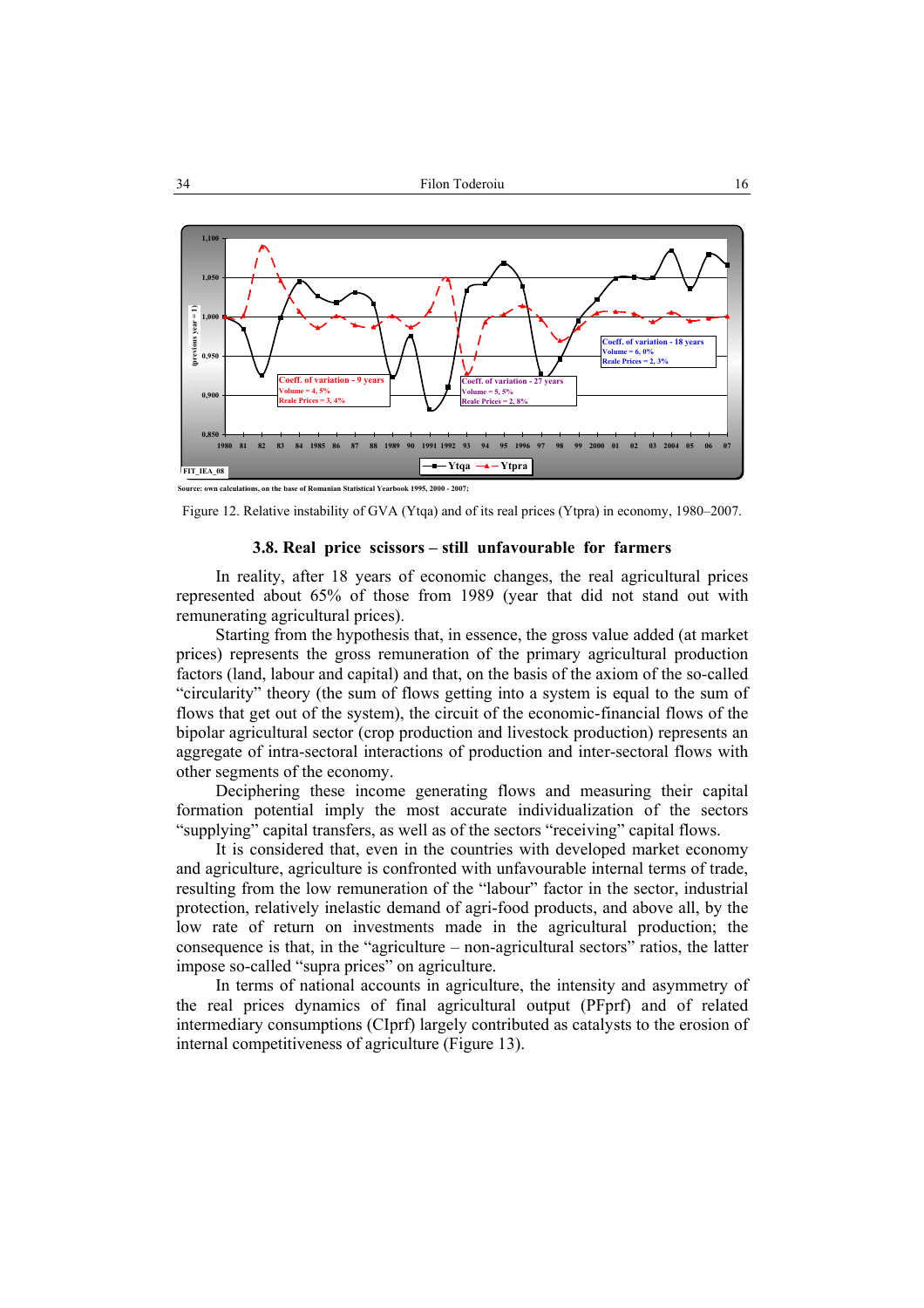

**Source: own calculations, on the base of Romanian Statistical Yearbook 1995, 2000 - 2007;**

Figure 13. Real price indices of final output (PFprf), of intermediary consumptions (CIprf) and of gross value added (VABprf) in agriculture, 1989–2005 (1989 = 1).

The real price "scissors" in agriculture, revealed on the basis of national accounts data, reached the 1989 level only in the year 2003; up to that moment, it was systematically unfavourable for farmers, as the erosion level of farmers' incomes reached more than 30% of the 1989 level (Figure 14).



**Source: own calculations, on the base of Romanian Statistical Yearbook 1995, 2000 - 2007;**

Figure 14. Real price "scissors" in agriculture,  $1989-2005$  ( $1989 = 1$ ).

#### **4. CONCLUSIONS**

The analysis of trends experienced by the six macro-economic variables taken into consideration in the paper, in the period 1990–2006, as well as the prospective evaluations of some of them for the period 2007–2013 make it possible to formulate a few conclusions: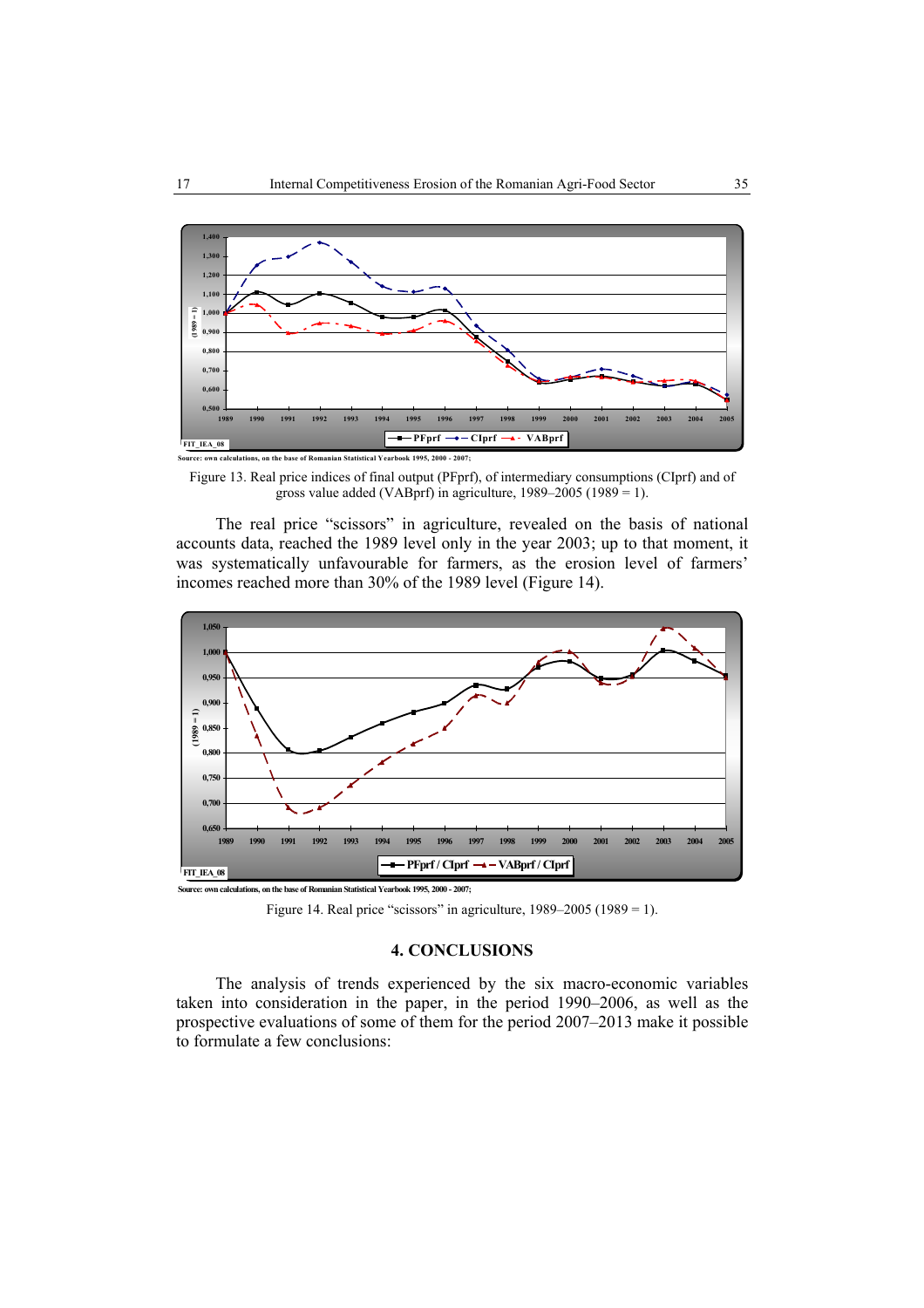- The macro-economic context of the agri-food economic entities in the reference period was neither very friendly nor fully hostile to strengthening the capacity of agri-food entities to generate economic-financial performance, under tough competition conditions on the European Single Market;
- Compared to 1989, the general and sectoral economic growth featured considerable fragmentation;
- Beginning with the year 2000, the constructions sector became one of the economic growth engines, the dynamics of this branch outstripping by far the overall economy aggregate;
- In the main commodity producing branches taken into consideration (agriculture, industry, constructions), the real specific prices were not stimulating enough for ensuring internal and external sectoral competitiveness;
- The gradual diminution trend of the price increase amplitude in the economy and of the consumer price increase facilitates the predictability of business plans of the economic entities;
- The quasi-general decline of the real exchange rate of national currency adversely impacted the capacity of the Romanian firms to be connected to the European and international commercial flows, under competitiveness conditions.
- In the period 1992–2006 (1991 = 1), the regressive dynamics of real incomes to the public budget outstripped the dynamics of real expenditures, the yearly oscillations of the two indices being significant, generating a very unstable and unpredictable behaviour of the real budgetary deficit;
- In real terms, in the period  $1991-2006$  (1990 = 1), the trends of the total domestic credit and of the governmental credit had inflection points in the years 2000–2001, when a slight revigoration began, following the systematic decline from the period 1991–2000.
- The quasi-general decreasing trend of the real prices of the commodity generating economic activities (agricultural, industrial, constructions etc.) was accompanied by a quasi-continuous increase of the real prices of services;
- In the main branches producing commodities taken into consideration (agriculture, industry, constructions), the real specific prices were not stimulating enough so as to ensure internal and external sectoral competitiveness, their real price indices ranging from 0.564 (agriculture) to 0.764 (constructions) in 2007, compared to 1989;
- The asymmetry between the configurations of inter-sectoral real price ratio fascicles until 1989 and those after 1989 obviously reveals that farmers were not much "gratified" with at least decent prices, if not remunerating prices;